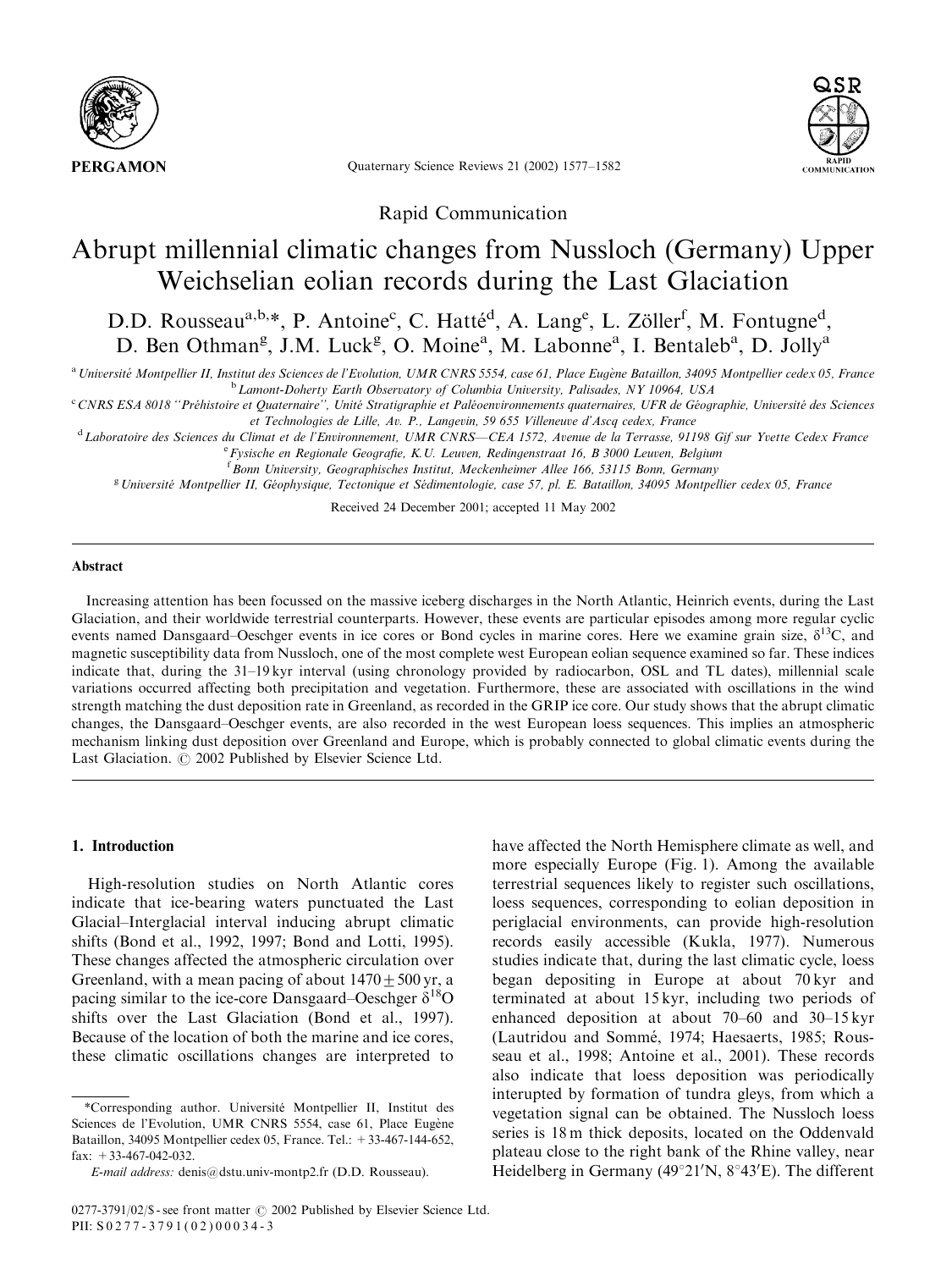

Fig. 1. Model of the present (a) and LGM (b) climate dynamics over the Northern Hemisphere (from COHMAP members (1988)). The white star locates the Nussloch series.

sedimentary units are clearly recognized, fitting the established European loess stratigraphy for the past 130 kyr (Antoine et al., 1999, 2001). The high-resolution chronology for the sequence (21 dates) is provided by both luminescence dating, using both TL/IR and OSL methods (Antoine et al., 2001), and <sup>14</sup>C dating of macroremains of wood, bone, shells (conventional dating) and organic matter (AMS dating) (Hatté et al., 1998) (Fig. 2). The dates yielded by different methods support the interpretation of a complete Last Glacial climatic cycle for the whole section. More significantly, they also indicate that the Nussloch record contains a very expanded sub-sequence (10.6 m thick) that mainly accumulated around the Last Glacial maximum

(LGM). Indeed, its age is bracketed between about  $30.0+1.9$  kyr at the base and  $19.8\pm2.2$  kyr in the top loess unit. The lower part of this loess sequence overlies a brown soil horizon (Bw horizon of Cambisol), luminescence dated at about  $34+3.2$  kyr BP. Loess sediments of 10 m were sampled at 10 cm intervals. Each sample would roughly correspond to 113.2 yr in a simple linear interpretation, a resolution fine enough to detect rapid changes and to compare with marine and ice-core records.

Among the different grain-size fractions examined from each sample, we focussed on the  $20-50 \,\mu m$  (coarse silt) and the  $\langle 20 \mu m \rangle$  (fine silt and clay) fractions as they could be used to derive a grain-size index  $(20-50 \,\mu\text{mm})$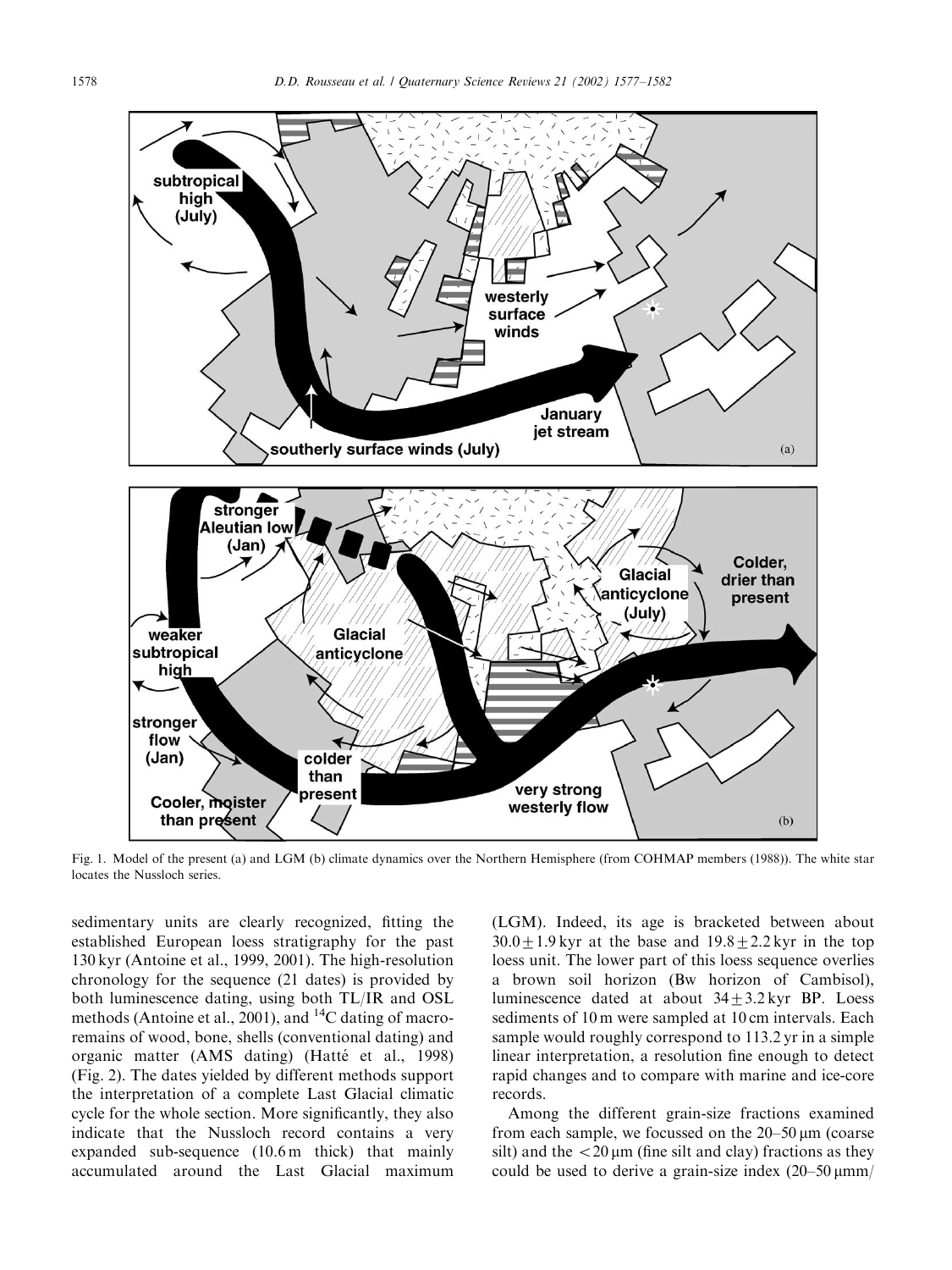

Fig. 2. Variations with depth of loess and paleosol indices in the highly expanded eolian deposits in Nussloch. The samples were taken at 10-cm intervals. Luminescence and <sup>14</sup>C dates are plotted with the stratigraphy. G, tundra gley horizons; ET, Eltwiller tuff. The grey zones materialize the tundra gley horizons.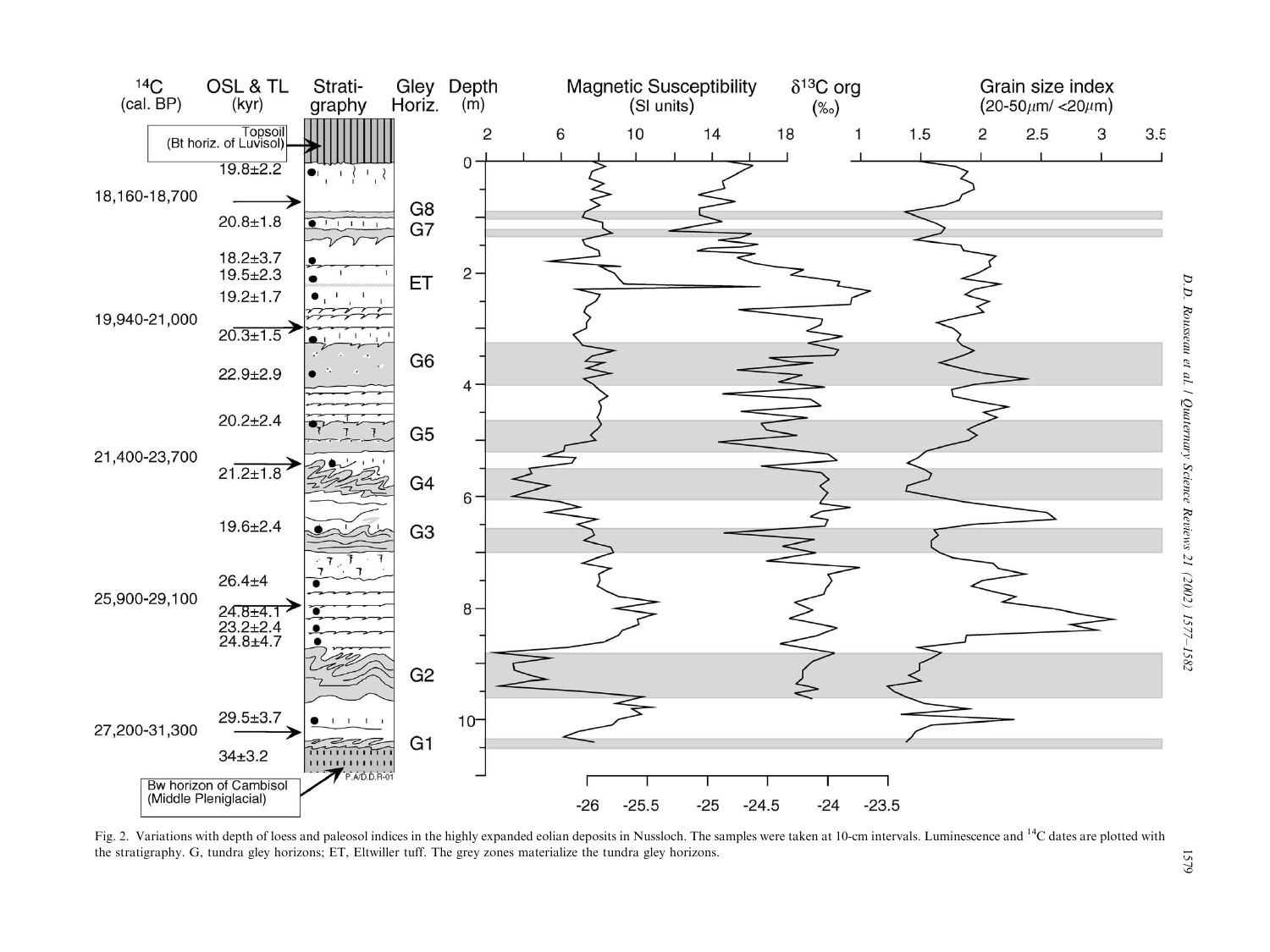$<$  20  $\mu$ m). In China, coarse silt in the modern dust is higher when the wind is strongest, so that grain-size variations in loess are considered to reflect variations in wind strength (Xiao et al., 1995). The tundra gleys correspond thus to an important decrease in loess deposition and to reduced wind speed as suggested by research in Belgium on the Kesselt sequence (Vandenberghe et al., 1998). In Nussloch, the grain-size index is considered to be a reliable index of the wind dynamics and a suitable indicator for atmospheric dust. The  $\delta^{13}C$ of the preserved organic matter records the response of the vegetation to climatic variations (Cerling and Quade, 1993). In Western Europe, because there are only C3 plants (Hatté et al., 1998), variation in this ratio is interpreted as the response of the local vegetation to fluctuations in the water supply (the less depleted the more arid), as well as to  $CO<sub>2</sub>$  concentration. Finally, the magnetic susceptibility (MS) provides reliable evidence for the occurrence of soils, even those such as tundra gleys having weak morphological expression in the field; MS values are significantly higher in the loess than in the tundra gley horizons (Antoine et al., 2001). The highest MS values are recorded in the coarser loess beds (high grain-size index). Antoine et al. (2002) partly interpreted this variation by considering the decreasing eolian dynamics and the weathering of the magnetic minerals (magnetite transformed into hematite) which is characteristic in hydromorphic units like tundra gleys (Nawrocki et al., 1996)

# 2. Results and discussion

During the 31–19 kyr interval, the sequence shows eight loess units and eight tundra gleys (labeled G in Fig. 2). The MS values vary between 4 and 16 SI units, with the highest reading corresponding to the Eltwiller tuff (ET), a stratigraphic volcanic marker dated at about  $20 \,\text{kyr}$  (luminescence dated between  $19.5+2.3$  and  $19.2 \pm 1.7$  kyr) (Antoine et al., 2001). The grain-size index varies between 1.2 and 3.1, with the lowest values characterizing tundra gleys, whilst the coarser material is deposited in loess units. This supports the interpretation that eolian reworking of coarse silts probably from the adjacent Rhine valley (high MS values) is punctuated by intervals of lower wind dynamics during soil formation. Increases in the grain-size index indicating stronger wind dynamics are mostly mirrored by peaks in the  $\delta^{13}$ C record. This suggests that the windiest conditions were generally associated with drier environments and reduced vegetation cover. The tundra gley horizons conversely correspond to environments with increased vegetation, moister and reduced wind strength. Preliminary results from mollusc studies of the Nussloch samples support the variation in the vegetation indicated by the  $\delta^{13}$ C oscillations. In addition, the top of the tundra gleys show a higher number of mollusc shells, indicating cooler conditions than in the loess units. These results clearly demonstrate that the high-resolution interval studied in Nussloch was recording abrupt environmental changes and is comparable with other proxy data, such as the Greenland GRIP dust ice-core record (Dansgaard et al., 1993; De Angelis et al., 1997; Fuhrer and Legrand, 1997; Steffensen, 1997) for the  $31-19$  kyr interval (Fig. 3).

Eight loess units associated with eight tundra gleys correspond to high and low atmospheric dust content over Greenland. The thickest or the coarsest loess deposits (high wind dynamics, low susceptibility and high  $\delta^{13}$ C) correspond to phases of higher dust content over Greenland. Even the strongly developed tundra gleys correlate with the long intervals of low dust values. Furthermore, the recognition of the succession of eight successive tundra-gley/loess units would suggest, assuming a uniform deposition rate, that the Nussloch sequence recorded a cyclicity of about 1500 yr, matching the  $1536+563$  yr cycles determined in both North Atlantic and ice-core records for the same period (Bond et al., 1997). However, considering the decrease in sedimentation during the formation of the tundra gley horizons, the deposition of each loess unit was probably more rapid with accumulation rates perhaps reaching 2 m per 1000 yr.

Using age boundaries of 31 and 19 kyr for the base and the top of the dilated sequence, we derived an age model tuned to the ice record by assuming that the gley horizon formation was coeval to the intervals of low dust accumulation recorded in the ice cores (Fig. 3). The age model clearly fits most of the dates obtained via the different techniques. Furthermore, the structure of both records is almost similar supporting our assertion that there is a reliable relationship between the dust accumulation in the ice core and the Nussloch loess deposition. Finally, the mean duration of the gley–loess doublets preserved in Nussloch is about  $1487.5+970$  yr, which again matches Bond cycles or Dansgaard– Oeschger events. Differences between ice-core and terrestrial records, however, are mostly related to the origin of the material itself. General circulation models usually consider that the major extensive deserts are the main source for past dust deposits (Mahowald et al., 1999). Combined Ne and Sr isotope studies of the silt fraction indicate that the dust from Greenland has a similar origin to Chinese loess deposits (Biscaye et al., 1997). The linking mechanism proposed involves a longdistance transport by the reinforced jet stream which outlined the Laurentide ice sheet during glacial times (COHMAP members, 1988) (Fig. 1). The origin of the Nussloch material, however, seems to be more complex. Preliminary studies of rare earth elements from the silt fraction indicate that the carbonates are local and the silicates allochthonous. The fine silt and clay particles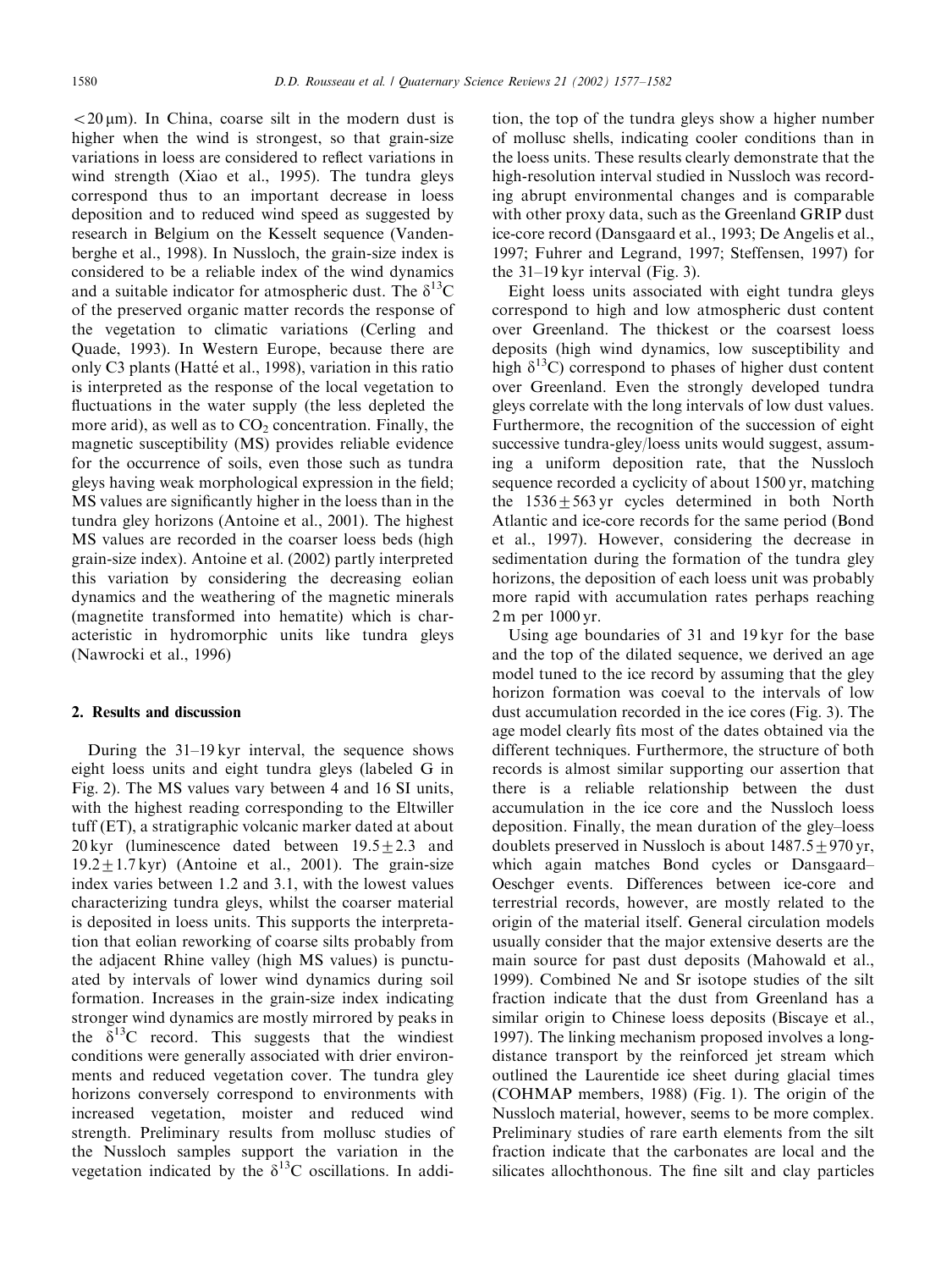

Fig. 3. Comparison between the grain-size variation in Nussloch and the atmospheric dust content over Greenland (Dansgaard et al., 1993; De Angelis et al., 1997; Fuhrer and Legrand, 1997; Steffensen, 1997) for the 31–19 kyr interval. The Nussloch time scale was calculated using the Analyseries software (Paillard et al., 1996). G, tundra gleys; see Fig. 2.

appear to have been derived from long-distance transport, whereas the local sandy and coarse silt particles were blown from the dry braided Rhine Valley during highly dynamic eolian events (Antoine et al., 2001). Preliminary Pb isotope data at Nussloch are different from Chinese and Greenland samples (Ben Othman et al., 2001) suggesting then a different source for the silt material. Pye (1995) has proposed a theoretical model concerning dust transport which has two main modes according to wind speed and strength in deflating areas: (i) transports fine grained silty material  $\left( < 20 \mu \text{m} \right)$  at high altitude over very long distances, (ii) transports coarser material over short distances. Taking into account our results, the Nussloch loess record matches the second model as coarse sand material has been blown from the nearby Rhine valley. This work shows that it may be necessary in the future to model more local conditions into simulations for the full glacial atmospheric circulation. For example, the dried-out English Channel and southern North Sea, might have provided important sources of dust for the western European loess as already suggested by Juvigné (1976) and Lautridou (1985) from heavy mineral studies and grain-size gradients in northwest European loess area. Our results demonstrate that during the past 31–19 kyr interval, the Western European climate was directly affected by millennial climatic variations matching those in North Atlantic and Greenland.

#### Acknowledgements

Many thanks to Dr. A. Chepstow-Lusty who greatly improved the English, to Prof. Steve Porter and two anonymous reviewers for comments. We would like to greatly thank Dr. Löesher for his help on the field and the Heidelberger Zement Company for allowing us to investigate the sections in the Nussloch excavation in